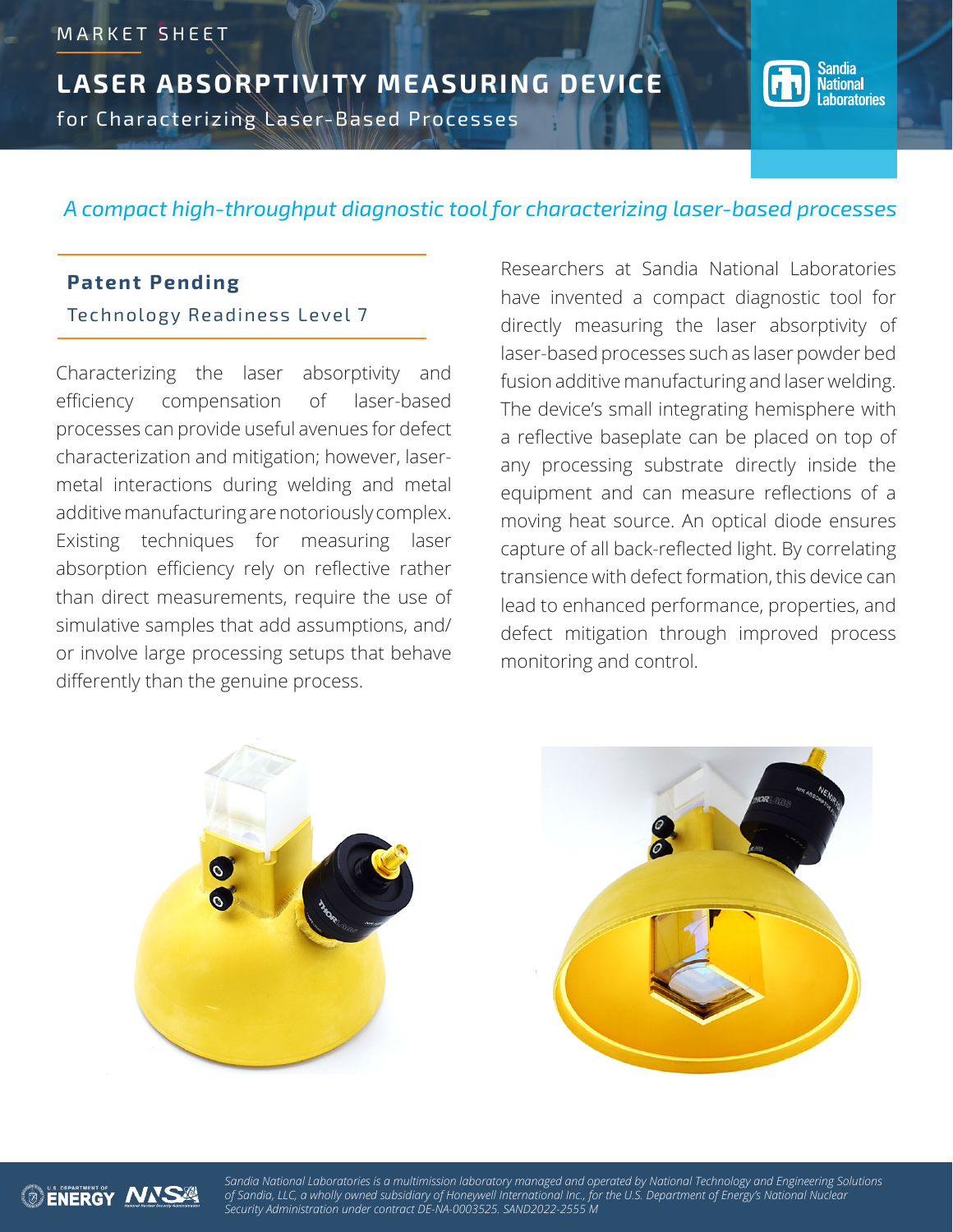# MARKET SHEET

# **LASER ABSORPTIVITY MEASURING DEVICE**

for Characterizing Laser-Based Processes



#### Commercialization Status

This system has been used to collect absorptivity data in a variety of environments, including inside of additive manufacturing equipment, laser welding equipment, and small-scale optomechanics environments.

#### Industries & Applications

- Additive manufacturing
- Laser welding, brazing, and soldering
- Laser cutting/drilling, micromachining, and selective material removal
- Laser engraving
- Laser cleaning



#### Next Steps

Sandia is seeking partners to commercialize and bring the Laser Absorptivity Measuring Device to market. To learn more, contact Sandia National Laboratories' Licensing and Technology Transfer.

## Technical Benefits

- Compact battery-powered unit with simple setup
- Provides high-resolution laser measurement and calibration data in real-time
- Capable of performing over a wide range of incident laser powers (mW to kW)
- Contributes to enhanced performance via process monitoring and control
- Provides critical data for computational modeling